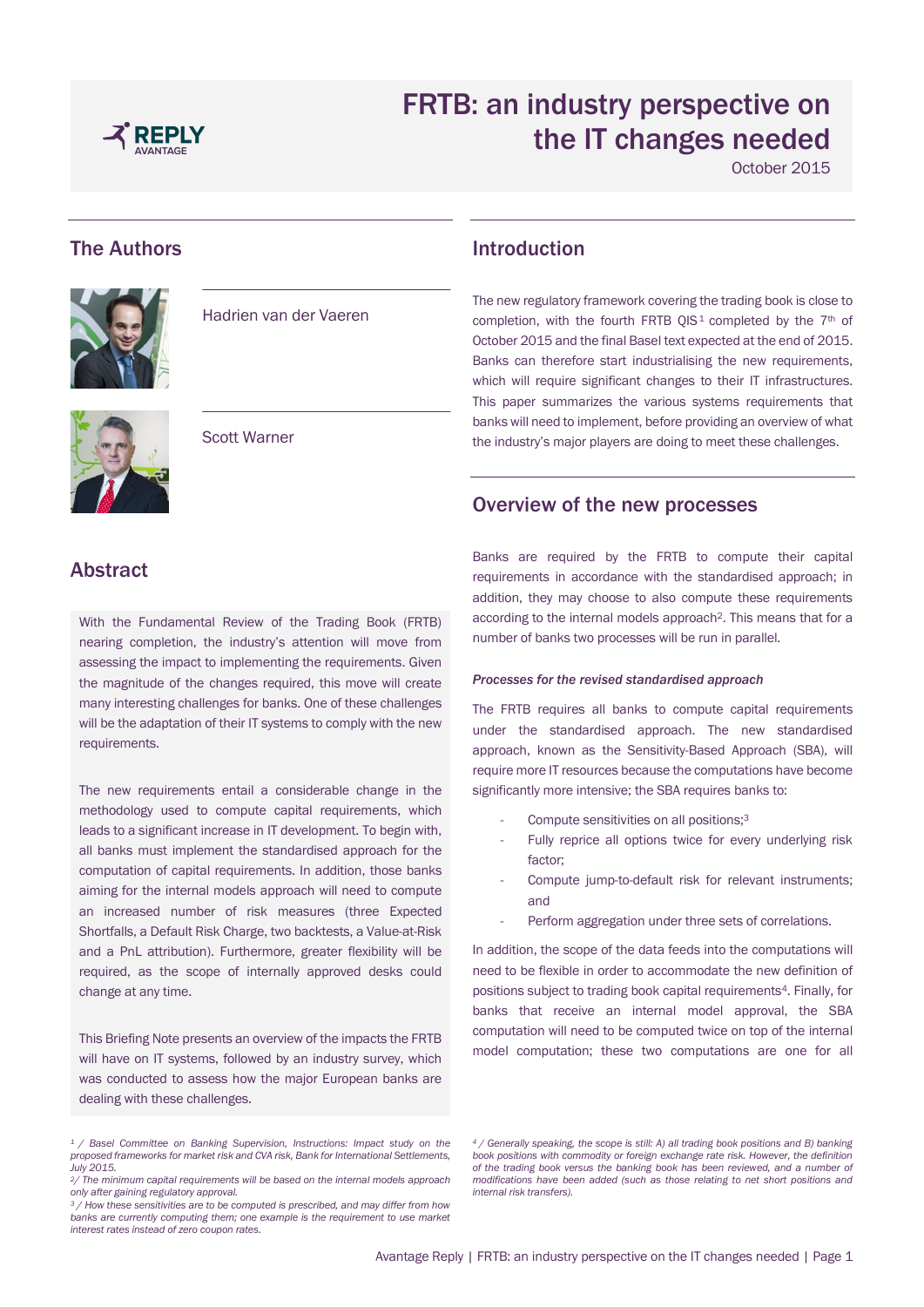

October 2015

positions (to report the SBA result as if they had no internal model) and one for the positions of unapproved desks.

#### *Processes for the revised internal models approach*

Banks implementing an internal model will also see their IT requirements expand significantly, because of the increase in the data history needed and the number of computations to be done.

The new data history should cover at least 10 years for at least 75% of the full Expected Shortfall (ES) model<sup>5</sup>. This coverage will be a significant data collection challenge; it will increase storage requirements, and it will heighten the computational burden of finding the stressed period (which must be updated at least monthly). In addition, the overhead of computing the risk measure under both the current and the stressed periods will remain (except for those banks that have a 10-year history for all their positions).

The following table compares the most important aspects of the new requirements to those under Basel 2.5.

| <b>Purpose</b>                       | Basel 2.5                                | <b>FRTB</b>                                                                |  |
|--------------------------------------|------------------------------------------|----------------------------------------------------------------------------|--|
| Capital<br>requirements              | 10-day Value-at-Risk<br>(VaR)            | 10-day Current ES<br>(reduced set), and<br>10-day Current ES (full<br>set) |  |
| Capital<br>requirements              | 10-day Stressed VaR                      | 10-day Stressed ES<br>(reduced set)                                        |  |
| Default risk                         | <b>Incremental Risk</b><br>Charge (IRC)  | Default Risk Charge<br>(DRC)                                               |  |
| <b>Backtesting</b>                   | 1-day VaR                                | 1-day VaR <sup>6</sup>                                                     |  |
| <b>Backtesting</b>                   | 1-day Backtest (BT)                      | 1-day hypothetical BT<br>& 1-day actual BT                                 |  |
| PnL attribution                      | No specific<br>requirements <sup>7</sup> | Must be carried out                                                        |  |
| Non-modellable<br>risk factor (NMRF) | Concept did not exist                    | Stress tests to be<br>applied                                              |  |

The previous table, however, provides only a partial view of the expansion in data processing. Previously banks could run their VaR and SVaR at an aggregate level, diversifying across risk factors. The FRTB limits diversification, requiring them to separately compute ES for five liquidity horizons and the seven risk classes<sup>8</sup>, raising the number of data aggregations that must be carried out.

Under Basel 2.5, the formula to derive capital requirements was relatively simple – the sum of the average VaR and the average SVaR<sup>9</sup> -- but under the FRTB the formula is far from straightforward. Banks must compute the Expected Shortfall for the current period – both on a reduced and a full set of risk factors -- and for the stressed period (on the full set only). Then they must scale these to the required liquidity horizon before aggregating them.

The following graph represents the various dimensions over which a bank must aggregate its Expected Shortfall computations:



At this stage a bank has computed a large part of its capital requirements, but additional computations are required for default risk and Non-Modellable Risk Factors (NMRFs). Default risk is still to be computed using a 99.9% one-year Value-at-Risk. The methodology for this computation has not evolved significantly from the Incremental Risk Charge except for its scope.10 Finally, Non-Modellable Risk Factors (NMRFs) are to be capitalised using individual stress scenarios, calibrated to be at least as severe as a 97.5% ES, with the horizon being the greater of the assigned risk factor horizon and the interval between two consecutive price observations. Under its current form, the NMRFs will require running a great number of stress scenarios, as each NMRF could be linked to a different stressed period. This requirement is likely to lead to overcapitalisation, as it does not account for diversification. Hence it may be relaxed, as is indicated by the

*<sup>5</sup> / The 75% should be met on average over the preceding 12 weeks.*  <sup>6</sup> / Technically two VaR measures must be computed, at a 97.5% and 99% confidence interval. But as most banks compute the VaR by creating a full PnL distribution, therefore computing one or two<br>measures does not defer significantly.<br>7 / Note that most (if not all) banks had PnL explain in place. But these didn't directl

*rece that most the recently summarized the supplier constraints were most likely lowerents therefore capabilities and storage constraints were most likely lower.* 

*<sup>8</sup> / General interest rate risk, credit spread risk for non-securitisations, credit spread risk for securitisations, credit spread risk for securitisations (correlation trading portfolio), equity, commodity, and foreign exchange.* 

*<sup>9</sup> / Assuming that the latest VaR and SVaR are not significantly (3 to 4 times) greater than the average VaR and SVaR.* 

*<sup>10</sup> / Previously, the Incremental Risk Charge (IRC) covered both default and migration risk, while the Default Rick Charge (DRC) covers only default risk. In addition, for*  equities the IRC could be computed but was not mandatory, while the DRC must cover *them.*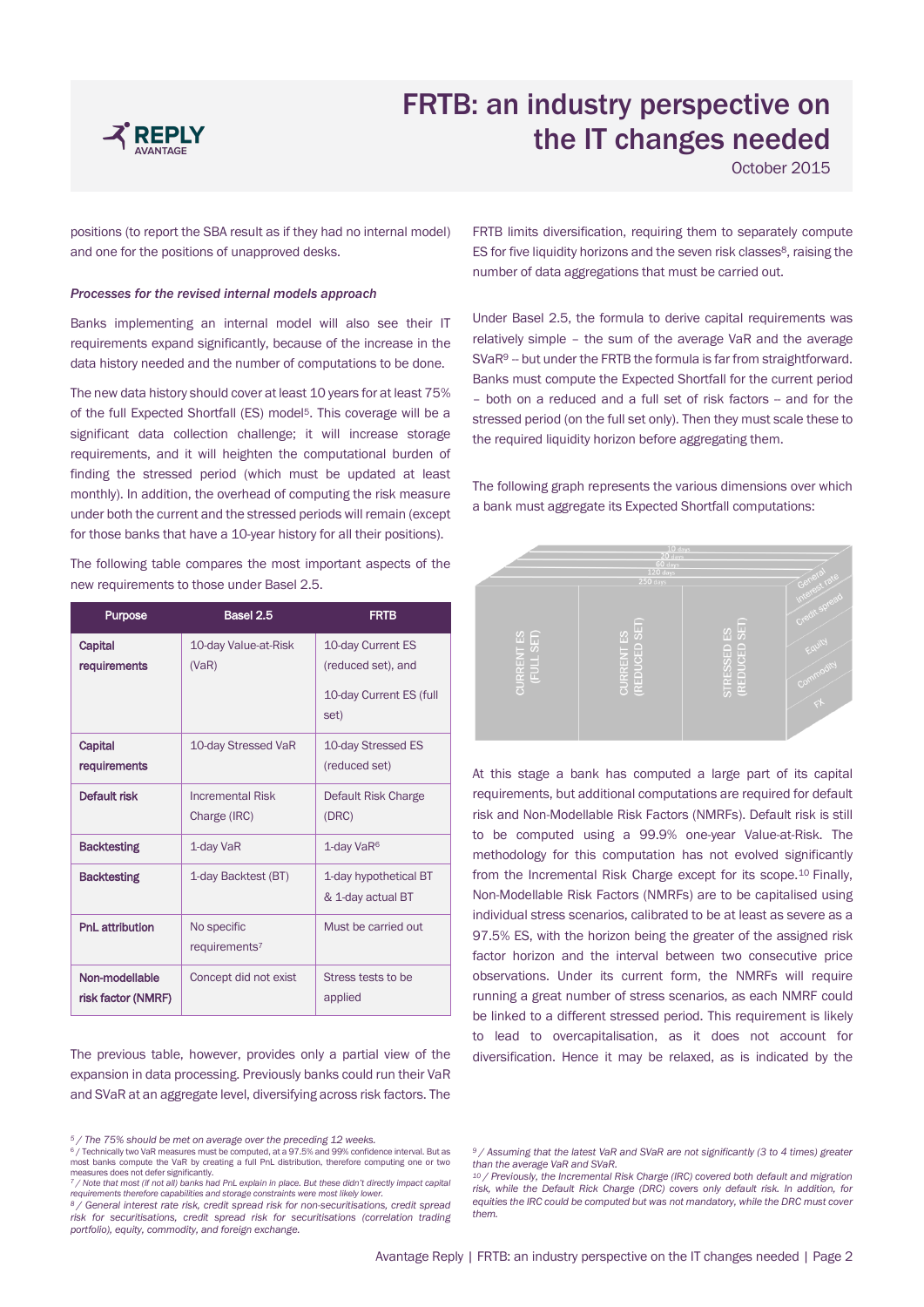

October 2015

closed form questions of the Quantitative Impact Study  $(Q|S)^{11}$ , which assess the impact of using a single stress period.

To monitor the ongoing performance of their internal models, banks must carry out two backtests (actual and hypothetical) and a PnL attribution. The two backtests must be compared to both the 97.5% and 99% confidence intervals of Value-at-Risk. All these measures must be computed at a desk level, meaning that two 1 day VaR's<sup>12</sup>, two 1-day backtests and a daily PnL attribution must be carried out for each desk.

## Industry survey

Avantage Reply conducted discussions with a number of banks and one leading software provider to assess the current state of the market and its expected evolution. The banks covered four European countries and had the following profile:

| <b>Main approach</b> | <i><b>Internal</b></i><br>models<br>approach | <b>Standardised</b> | <b>Not</b><br>traded |
|----------------------|----------------------------------------------|---------------------|----------------------|
| IR                   | 85%                                          | 15%                 | 0%                   |
| <b>FX</b>            | 85%                                          | 15%                 | 0%                   |
| Commodities          | 70%                                          | 15%                 | 15%                  |
| <b>Equity</b>        | 70%                                          | 15%                 | 15%                  |

Of the banks that had an internal model approval, all used historical simulations, except for one with Monte Carlo simulation. Of the banks approved for an internal model for interest rate risk, only one did not have approval to compute the IRC charge with an internal model. Finally, none of the banks with an internal model had systems to compute their capital requirements under the current standardised approach.

### *QIS participation*

All but one bank participated and submitted data for the previous FRTB QIS. Most fully participated, while one participated only partially (not submitting the Risk-Weighted Asset requirement for options under the SBA).

*<sup>11</sup> / Basel Committee on Banking Supervision, Specification of the closed form questions for the QIS on the Fundamental review of the trading book (based on end-June 2015 data), Bank for International Settlements, August 2015.* 

The bank that did not participate in the QIS is part of a foreign bank which participated only at the global level. At the local level an assessment of the FRTB requirements was carried out.

#### *Implementation of the Sensitivity-Based Approach (SBA)*

While computing the standardised approach was new for most of banks sampled, most were comfortable with the potential complexity of implementing the SBA. These banks already have the majority of the data required for the computation. Two banks noted that the computations for the QIS had been simple enough to be performed in end-user computing systems such as Excel and Access. One bank stated that it would need to make some changes in how it computes sensitivities in order to be FRTB-compliant. Another mentioned that the full revaluation requirement for options could be challenging because of its computational intensity.

In constrast to the low implementation complexity seen by the banks, according to the software vendor the focus of its clients was on the SBA. This emphasis is due to the compulsory nature of the computation and its novelty for banks.

Regarding the future implementation of the SBA, most banks stated that they were nearly certain to develop the processes internally. One mentioned that it would seriously consider using a vendor system, while two noted that no clear view had emerged. Banks that currently compute their capital requirements under the standardised approach said that they did not expect to change their infrastructure – they use vendor trading/pricing systems that feed into in-house systems for these computations.

Only two banks stated that work had already been undertaken regarding the implementation of the FRTB. Both of these had performed this work as part of BCBS 23913 projects.

#### *Implementation of the internal models approach*

Banks that currently do not have internal models for the computation of capital requirements will not develop an internal model under the FRTB. Of those that currently have an internal model approval, all but one said they expected to apply for such an approval under FRTB as well.

All but one bank used their front office pricing systems for the current internal model computations. Those that already had a clear view on how they would implement the FRTB expected to

*<sup>12</sup> / The FRTB requires the computation of VaR at both the 97.5% and 99% confidence intervals.* 

*<sup>13</sup> / Basel Committee on Banking Supervision, Principles for effective risk data aggregation and risk reporting, Bank for International Settlements, January 2013.*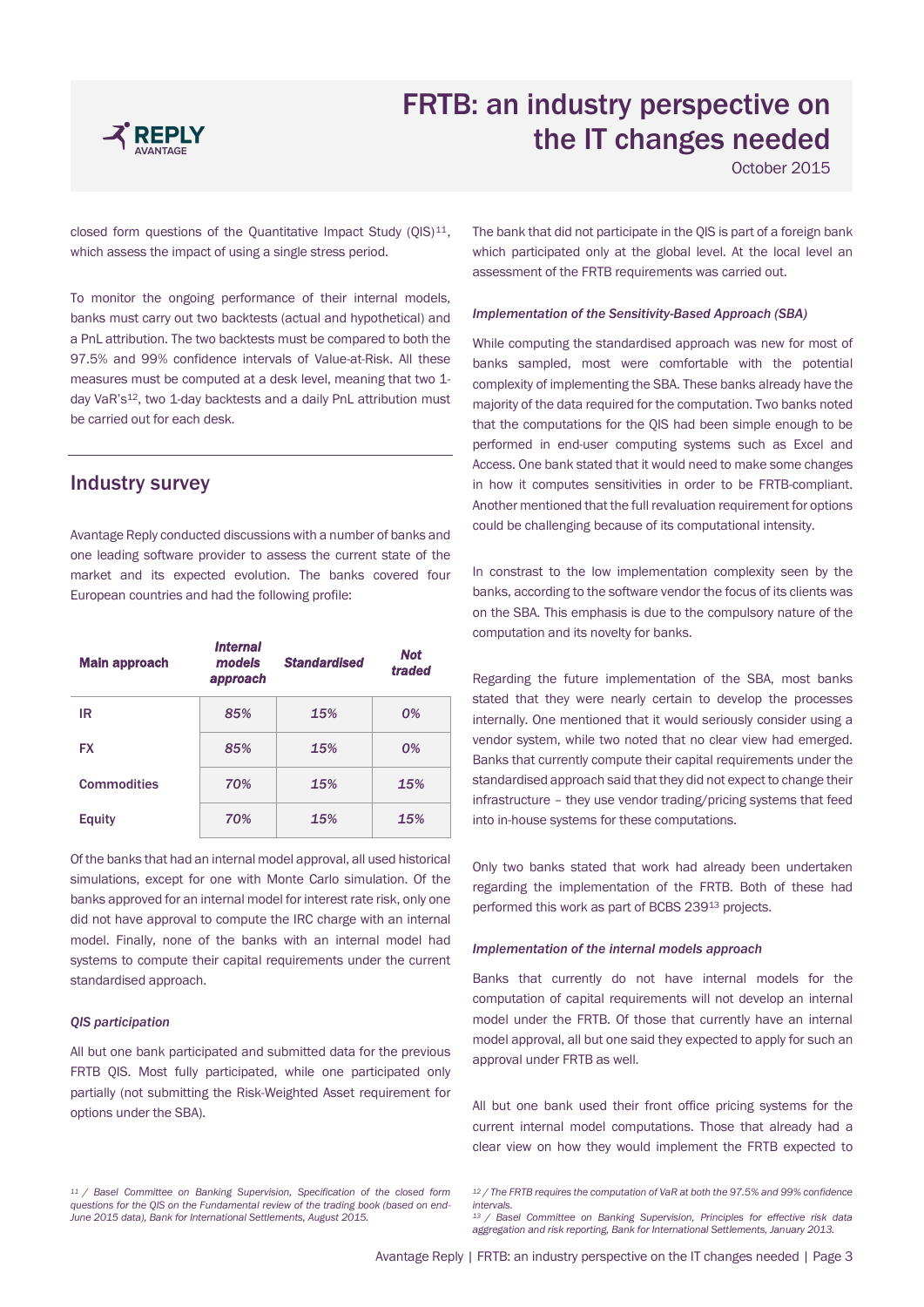

October 2015

continue using front office pricers and to internally develop the rest of the processes required for an internal model. All recognised that the computational intensity of the FRTB would be a challenge; one bank specified that, for the latest QIS, it had to increase the number of its daily processes to compute internal model capital requirements from 5 to 70.

One bank expressed that, given the complexity of the new requirements, they envisaged the possibility of using a vendor system. For this bank the first step was redefining its strategy and thereafter aligning its FRTB implementation with this. They were not currently convinced that added value would be gained by developing their own internal model. Therefore the choice between in-house developments and vendor systems (or a combination) was mostly concerned with minimizing the cost of the FRTB implementation.

The software provider mentioned that they believed that handling the computational intensity of the FRTB internal models approach was one of their strengths, as their system is highly optimized. It uses a similar architecture to develop the FRTB internal model as the one for CVA. Under Basel 2.5, the number of computations needed for historical VaR was about 10 times smaller than that of Monte Carlo VaR, which was itself dwarfed by the 2500 times larger requirements for CVA sensitivities.

In addition to the computational intensity, one bank mentioned that it was also concerned that the additional data requirements would require significant work to comply with the FRTB.

#### *Clarification required*

Different banks mentioned that current uncertainty was holding them back from making decisions on the FRTB implementation. Most noted two different sources of uncertainty that affect the attractiveness of internal models compared to the standardised approach:

- The ongoing changes in the FRTB (for example, the vega risk weight, which changed from 0.55 to 0.0032 for general interest rate risk and credit spread risk between the 3<sup>rd</sup> and 4<sup>th</sup> consultative documents); and
- The uncertainty surrounding the potential introduction of capital floors based on the standardised approach<sup>14</sup>.

One bank mentioned that it had made some changes to its IT systems after the 2<sup>nd</sup> consultative document in order to enable a

*<sup>14</sup> / Basel Committee on Banking Supervision, Capital floors: the design of a framework based on standardised approaches, Bank for International Settlements, December 2014.*

multi-horizon computation. But these developments become obsolete after the subsequent change in the Basel Committee's approach. Therefore this bank decided to halt changes in its production environment until the final FRTB becomes clear.

Although the banks were awaiting the availability of the final text to assess the attractiveness of the internal models approach over the SBA, most expect to continue with an internal model. In addition, a number noted that, given their size and significance, their regulators expect them to apply for internal models approaches.

With regard to interactions with their regulators, all banks said that so far no clear expectations had been given concerning FRTB implementation, and that the dialogue consisted mostly of practical questions about the QIS.

## How can we help

Avantage Reply is a specialised management consultancy delivering initiatives in areas including market risk. Our capabilities include regulatory interpretation and implementation, and business and technology change. We would be happy to discuss the FRTB with you.